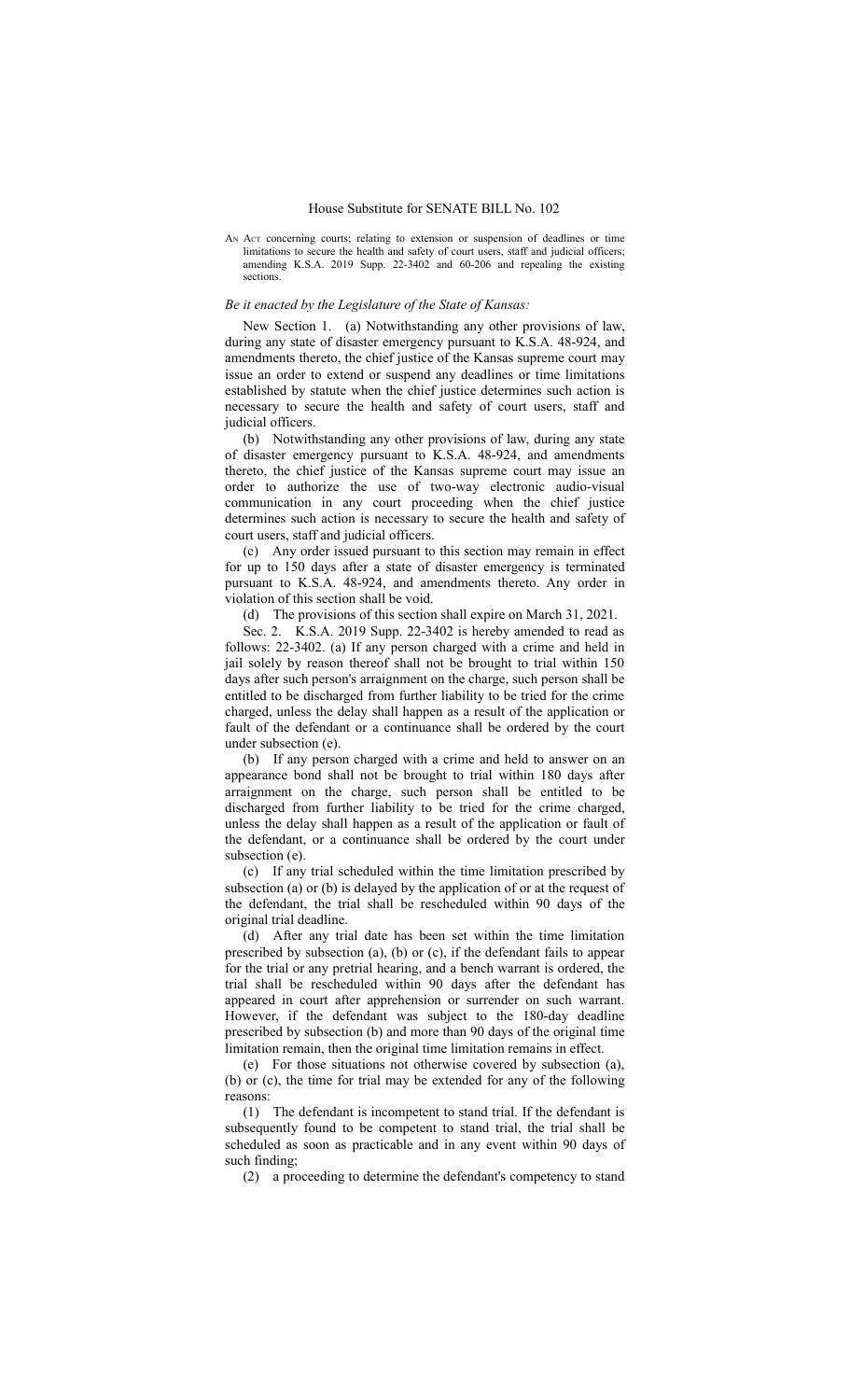trial is pending. If the defendant is subsequently found to be competent to stand trial, the trial shall be scheduled as soon as practicable and in any event within 90 days of such finding. However, if the defendant was subject to the 180-day deadline prescribed by subsection (b) and more than 90 days of the original time limitation remain, then the original time limitation remains in effect. The time that a decision is pending on competency shall never be counted against the state;

(3) there is material evidence which is unavailable; that reasonable efforts have been made to procure such evidence; and that there are reasonable grounds to believe that such evidence can be obtained and trial commenced within the next succeeding 90 days. Not more than one continuance may be granted the state on this ground, unless for good cause shown, where the original continuance was for less than 90 days, and the trial is commenced within 120 days from the original trial date; or

(4) because of other cases pending for trial, the court does not have sufficient time to commence the trial of the case within the time fixed for trial by this section. Not more than one continuance of not more than 30 days may be ordered upon this ground.

(f) In the event a mistrial is declared, a motion for new trial is granted or a conviction is reversed on appeal to the supreme court or court of appeals, the time limitations provided for herein shall commence to run from the date the mistrial is declared, the date a new trial is ordered or the date the mandate of the supreme court or court of appeals is filed in the district court.

(g) If a defendant, or defendant's attorney in consultation with the defendant, requests a delay and such delay is granted, the delay shall be charged to the defendant regardless of the reasons for making the request, unless there is prosecutorial misconduct related to such delay. If a delay is initially attributed to the defendant, but is subsequently charged to the state for any reason, such delay shall not be considered against the state under subsections (a), (b) or (c) and shall not be used as a ground for dismissing a case or for reversing a conviction unless not considering such delay would result in a violation of the constitutional right to a speedy trial or there is prosecutorial misconduct related to such delay.

(h) When a scheduled trial is scheduled within the period allowed by subsections (a), (b) or (c) and is delayed because a party has made or filed a motion, or because the court raises a concern on its own, the time elapsing from the date of the making or filing of the motion, or the court's raising a concern, until the matter is resolved by court order shall not be considered when determining if a violation under subsections (a), (b) or (c) has occurred. If the resolution of such motion or concern by court order occurs at a time when less than 30 days remains under the provisions of subsections (a), (b) or (c), the time in which the defendant shall be brought to trial is extended 30 days from the date of the court order.

(i) If the state requests and is granted a delay for any reason provided in this statute, the time elapsing because of the order granting the delay shall not be subsequently counted against the state if an appellate court later determines that the district court erred by granting the state's request unless not considering such delay would result in a violation of the constitutional right to a speedy trial or there is prosecutorial misconduct related to such delay.

*(j) The chief justice of the Kansas supreme court may issue an order to extend or suspend any deadlines or time limitations established in this section pursuant to section 1, and amendments thereto. When an order issued pursuant to section 1, and amendments thereto, is terminated, any trial scheduled to occur during the time such order was in effect shall be placed back on the court schedule within 150 days.*

Sec. 3. K.S.A. 2019 Supp. 60-206 is hereby amended to read as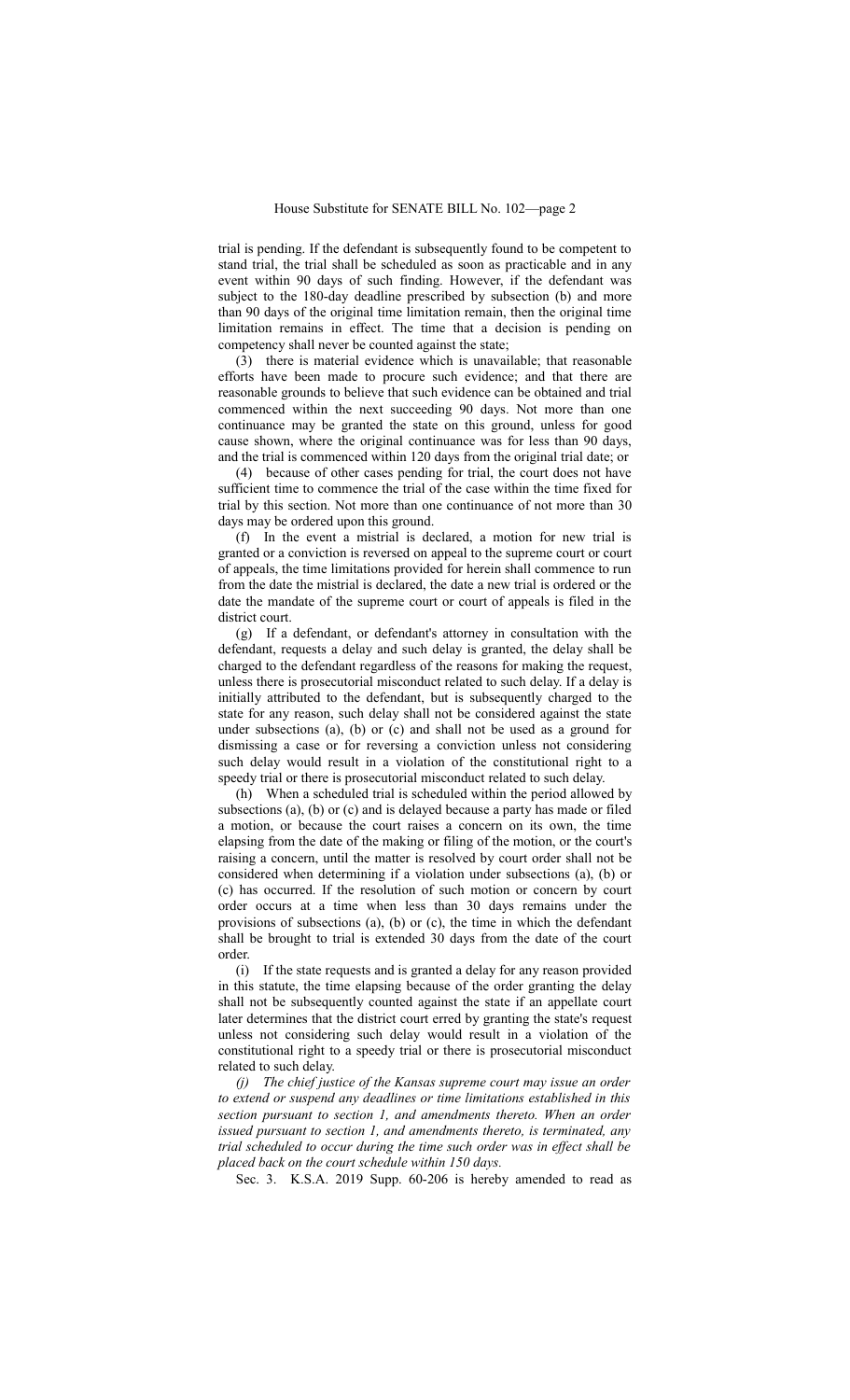follows: 60-206. (a) *Computing time.* The following provisions apply in computing any time period specified in this chapter, in any local rule or court order or in any statute or administrative rule or regulation that does not specify a method of computing time.

(1) *Period stated in days or a longer unit.* When the period is stated in days or a longer unit of time:

(A) Exclude the day of the event that triggers the period;

(B) count every day, including intermediate Saturdays, Sundays and legal holidays; and

(C) include the last day of the period, but if the last day is a Saturday, Sunday or legal holiday, the period continues to run until the end of the next day that is not a Saturday, Sunday or legal holiday.

(2) *Period stated in hours.* When the period is stated in hours:

(A) Begin counting immediately on the occurrence of the event that triggers the period;

(B) count every hour, including hours during intermediate Saturdays, Sundays and legal holidays; and

(C) if the period would end on a Saturday, Sunday or legal holiday, the period continues to run until the same time on the next day that is not a Saturday, Sunday or legal holiday.

(3) *Inaccessibility of the clerk's office.* Unless the court orders otherwise, if the clerk's office is inaccessible:

(A) On the last day for filing under subsection  $(a)(1)$ , then the time for filing is extended to the first accessible day that is not a Saturday, Sunday or legal holiday; or

(B) during the last hour for filing under subsection (a)(2), then the time for filing is extended to the same time on the first accessible day that is not a Saturday, Sunday or legal holiday.

(4) *"Last day" defined.* Unless a different time is set by a statute, local rule or court order, the last day ends:

(A) For electronic or telefacsimile filing, at midnight in the court's time zone; and

(B) for filing by other means, when the clerk's office is scheduled to close.

(5) *"Next day" defined.* The "next day" is determined by continuing to count forward when the period is measured after an event and backward when measured before an event.

(6) *"Legal holiday" defined.* "Legal holiday" means any day declared a holiday by the president of the United States, the congress of the United States or the legislature of this state, or any day observed as a holiday by order of the Kansas supreme court. A half holiday is considered as other days and not as a holiday.

(b) *Extending time.* (1) *In general.* When an act may or must be done within a specified time, the court may, for good cause, extend the time:

(A) With or without motion or notice if the court acts, or if a request is made, before the original time or its extension expires; or

(B) on motion made after the time has expired if the party failed to act because of excusable neglect.

(2) *Exceptions.* A court must not extend the time to act under K.S.A. 60-250(b), K.S.A. 60-252(b), K.S.A. 60-259(b), (e) and (f) and K.S.A. 60-260(b), and amendments thereto.

(c) *Motions, notices of hearing and affidavits or declarations.* (1) *In general.* A written motion and notice of the hearing must be served at least seven days before that time specified for the hearing with the following exceptions:

(A) When the motion may be heard ex parte;

(B) when these rules set a different time; or

(C) when a court order, which a party may, for good cause, apply for ex parte, sets a different time.